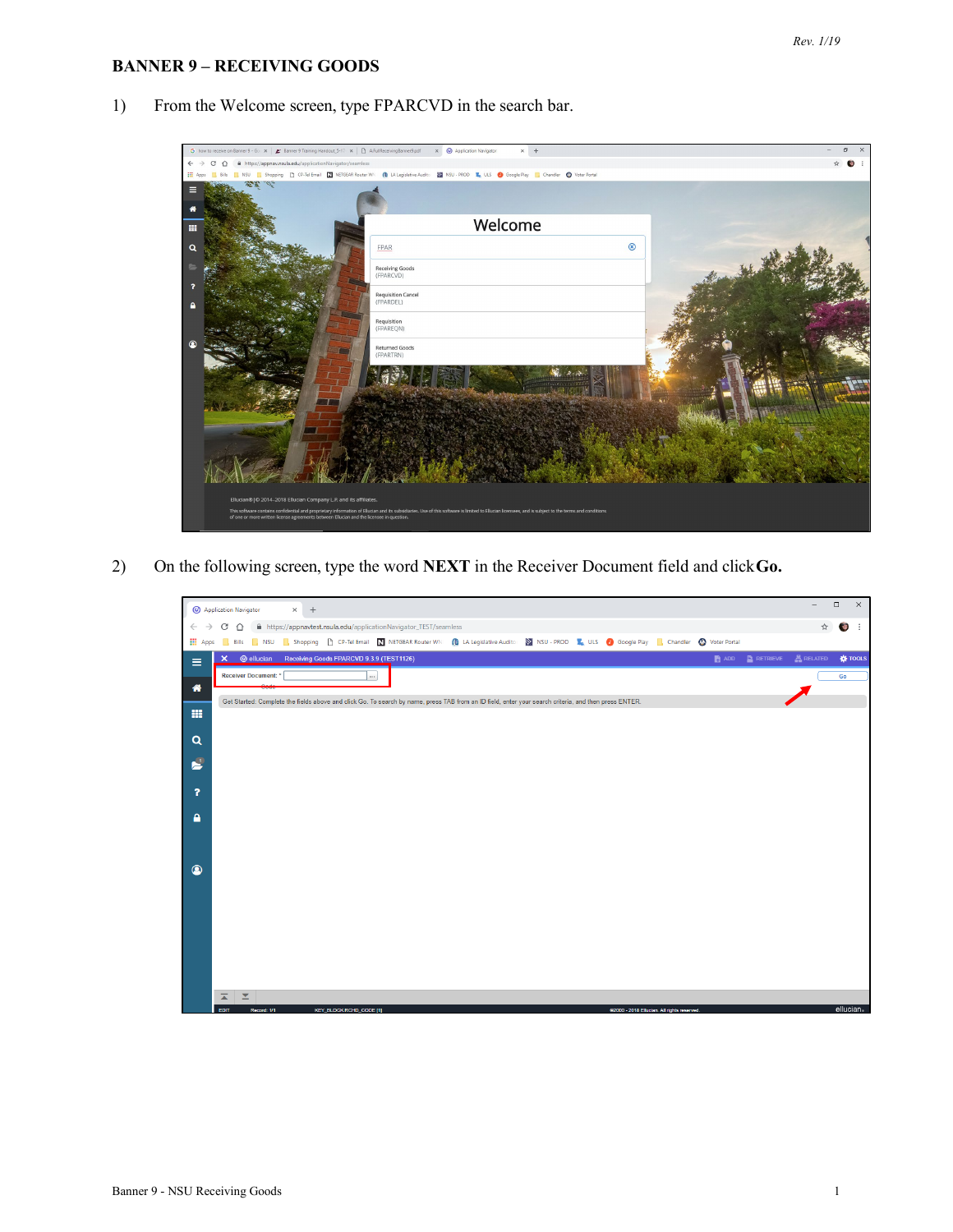3) Complete the following fields in each section with the appropriate information listed below:

*IMPORTANT: Always use the arrow keys in the lower left corner*  $(\bar{\text{F}} | \bar{\text{F}})$ *or [Alt+PgDown] to move through each section.*

- RECEIVING HEADER section:
	- o Receiving Method either CR for Central Receiving, DD for Department Direct, or PU for Pickup.
	- o Date Received defaults to current date or override, if needed.
	- o Click the down arrow keys in the lower left corner  $(\leq)$  or [Alt+PgDown] to move to the Packing Slip section.
- PACKING SLIP section:
	- o Packing Slip Enter the packing slip number or your initials (III) and date (mmddyy), i.e. CLS010919.
	- o Click the down arrow keys in the lower left corner  $(\leq)$  or [Alt+PgDown] to move to the Purchase Order section.
- PURCHASE ORDER section:
	- o Purchase Order Enter the purchase order number and Tab to populate the information.

| C 1 la https://appnavtest.nsula.edu/applicationNavigator_TEST/seamless<br>$\leftarrow$ $\rightarrow$<br><b>Bills</b> MSU <b>C</b> Shopping <b>C</b> CP-Tel Email <b>N</b> NETGEAR Router WN <b>(t)</b> LA Legislative Auditor <b>S</b> NSU - PROD <b>R</b> ULS <b>O</b> Google Play <b>C</b> , Chandler <b>C</b> Voter Portal<br><b>III</b> Apps<br>■ ADD ■ RETRIEVE 晶 RELATED ☆ TOOLS<br>X @ ellucian Receiving Goods FPARCVD 9.3.9 (TEST1126)<br>$\equiv$<br>Receiver Document Code: Y0019509 | ☆ | $\cdot$ :         |
|-------------------------------------------------------------------------------------------------------------------------------------------------------------------------------------------------------------------------------------------------------------------------------------------------------------------------------------------------------------------------------------------------------------------------------------------------------------------------------------------------|---|-------------------|
|                                                                                                                                                                                                                                                                                                                                                                                                                                                                                                 |   |                   |
|                                                                                                                                                                                                                                                                                                                                                                                                                                                                                                 |   |                   |
|                                                                                                                                                                                                                                                                                                                                                                                                                                                                                                 |   |                   |
|                                                                                                                                                                                                                                                                                                                                                                                                                                                                                                 |   | <b>Start Over</b> |
| 俗<br>El Insert <b>Delete Fu</b> Copy <b>Y</b> , Filter<br><b>RECEIVING HEADER</b>                                                                                                                                                                                                                                                                                                                                                                                                               |   |                   |
| <b>DD</b><br>Receiving Method<br>Department Direct<br><b>Text Exists</b><br>$\cdots$                                                                                                                                                                                                                                                                                                                                                                                                            |   |                   |
| <b>HE</b><br>Received By SARPYC<br>Carrier                                                                                                                                                                                                                                                                                                                                                                                                                                                      |   |                   |
| $\blacksquare$<br>Date Received * 01/09/2019                                                                                                                                                                                                                                                                                                                                                                                                                                                    |   |                   |
| $\alpha$<br><b>El Insert Collecte Fu Copy   Y. Filter</b><br><b>PACKING SLIP</b>                                                                                                                                                                                                                                                                                                                                                                                                                |   |                   |
| CLS010919<br>$\mathbf{r}$<br>Packing Slip<br>$\vert  \vert$<br><b>Bill of Lading</b>                                                                                                                                                                                                                                                                                                                                                                                                            |   |                   |
| <b>Text Exists</b>                                                                                                                                                                                                                                                                                                                                                                                                                                                                              |   |                   |
| □ Insert ■ Delete 『■ Copy   マ, Filter<br><b>PURCHASE ORDER</b><br>$\overline{ }$                                                                                                                                                                                                                                                                                                                                                                                                                |   |                   |
| P0019142<br><b>Markalyn Williams</b><br>Purchase Order<br>Buyer<br>$\cdots$                                                                                                                                                                                                                                                                                                                                                                                                                     |   |                   |
| C Receive Items<br>$\mathbf{A}$<br>Receive or Adjust<br>Adjust Items<br>200072130<br>Dell Marketing LP<br>Vendor<br>Items                                                                                                                                                                                                                                                                                                                                                                       |   |                   |
|                                                                                                                                                                                                                                                                                                                                                                                                                                                                                                 |   | Record 1 of 1     |
|                                                                                                                                                                                                                                                                                                                                                                                                                                                                                                 |   |                   |
| $\circledcirc$                                                                                                                                                                                                                                                                                                                                                                                                                                                                                  |   |                   |
|                                                                                                                                                                                                                                                                                                                                                                                                                                                                                                 |   |                   |
|                                                                                                                                                                                                                                                                                                                                                                                                                                                                                                 |   |                   |
|                                                                                                                                                                                                                                                                                                                                                                                                                                                                                                 |   |                   |
|                                                                                                                                                                                                                                                                                                                                                                                                                                                                                                 |   |                   |
|                                                                                                                                                                                                                                                                                                                                                                                                                                                                                                 |   |                   |
|                                                                                                                                                                                                                                                                                                                                                                                                                                                                                                 |   |                   |
|                                                                                                                                                                                                                                                                                                                                                                                                                                                                                                 |   |                   |
|                                                                                                                                                                                                                                                                                                                                                                                                                                                                                                 |   |                   |
| $\overline{\blacktriangle}$<br>≍<br>EDIT<br>Record: 1/1<br>FPBRCDT.FPBRCDT_ADJUST_RECEIVE_IND [1]<br>@2000 - 2018 Ellucian. All rights reserved.                                                                                                                                                                                                                                                                                                                                                |   | SAVE<br>ellucian  |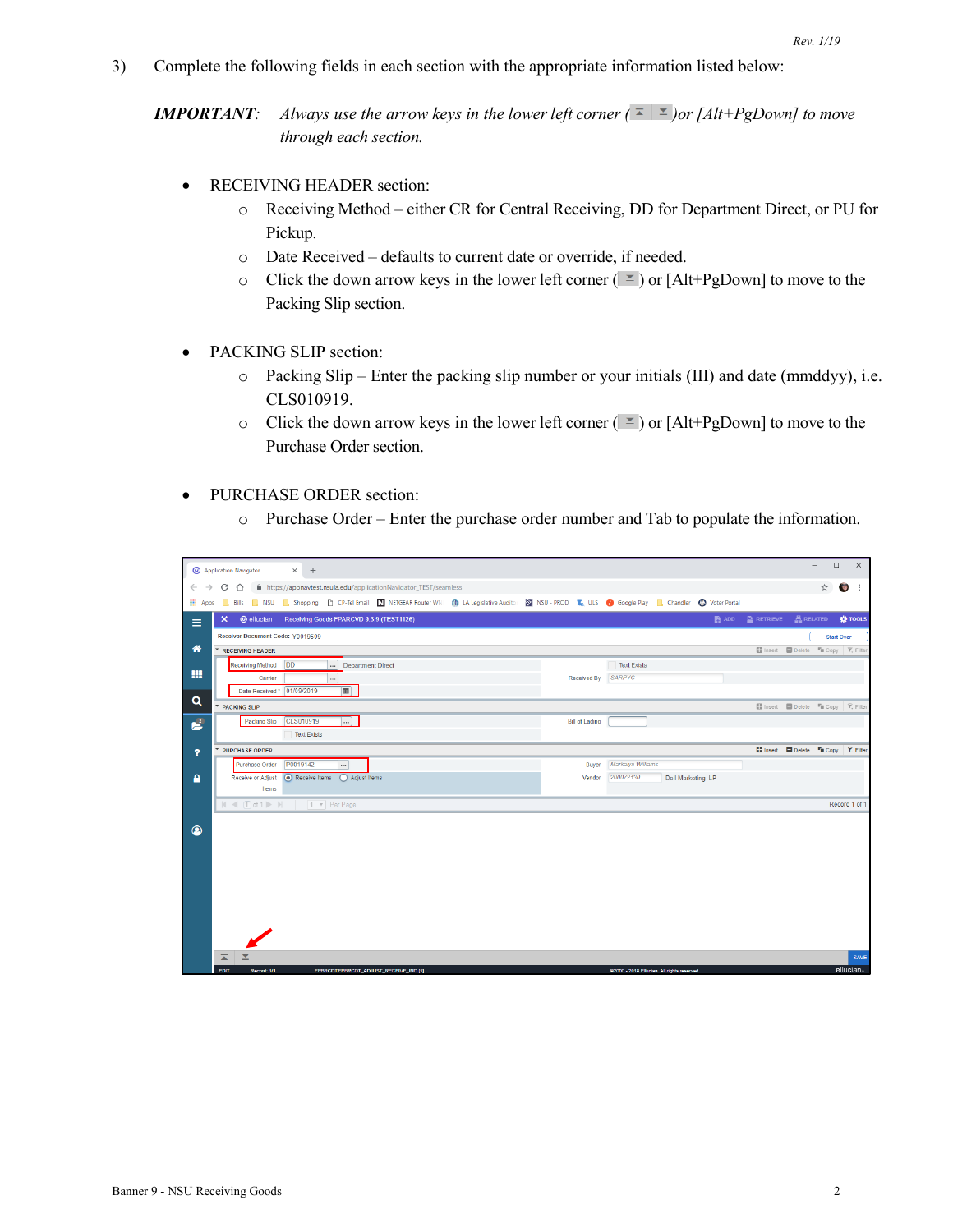4) From the **TOOLS** menu (upper right corner), choose **Select Purchase Order Items [FPCRCVP]**.

|                               | <sup>4</sup> Application Navigator |                     | $+$<br>$\times$                                      |                   |                                                                      |                                                                                                                                                                      |                    |                                             |                                                 |                  | $\Box$         | $\times$    |
|-------------------------------|------------------------------------|---------------------|------------------------------------------------------|-------------------|----------------------------------------------------------------------|----------------------------------------------------------------------------------------------------------------------------------------------------------------------|--------------------|---------------------------------------------|-------------------------------------------------|------------------|----------------|-------------|
| $\rightarrow$<br>$\leftarrow$ | C<br>$\hat{ }$                     |                     |                                                      |                   | film https://appnavtest.nsula.edu/applicationNavigator_TEST/seamless |                                                                                                                                                                      |                    |                                             |                                                 | $\frac{1}{2}$    | $\bullet$      |             |
| <b>III</b> Apps               |                                    |                     |                                                      |                   |                                                                      | Bills NSU Shopping <sup>N</sup> CP-Tel Email <b>N</b> NETGEAR Router WN (N LA Legislative Audito: N NSU - PROD <b>K</b> ULS O Google Play M, Chandler @ Voter Portal |                    |                                             |                                                 |                  |                |             |
| Ξ                             | $\mathsf{x}$                       |                     | @ ellucian Receiving Goods FPARCVD 9.3.9 (TEST1126)  |                   |                                                                      |                                                                                                                                                                      |                    |                                             | $\Box$ add $\Box$ retrieve                      | <b>晶 RELATED</b> | <b>W</b> TOOLS |             |
|                               |                                    |                     | Receiver Document Code: Y0019509                     |                   |                                                                      |                                                                                                                                                                      |                    |                                             | Q Search                                        |                  |                |             |
| 俗                             | <b>RECEIVING HEADER</b>            |                     |                                                      |                   |                                                                      |                                                                                                                                                                      |                    |                                             | <b>ACTIONS</b>                                  |                  |                |             |
| m                             |                                    | Receiving Method DD |                                                      | Department Direct |                                                                      |                                                                                                                                                                      | Text Exists        |                                             | Refresh                                         |                  | F <sub>5</sub> |             |
|                               |                                    | Carrier             | $\cdots$                                             |                   |                                                                      |                                                                                                                                                                      | Received By SARPYC |                                             | Export                                          |                  | Shift+F1       |             |
| Q                             |                                    |                     | Date Received * 01/09/2019                           | m                 |                                                                      |                                                                                                                                                                      |                    |                                             |                                                 |                  |                |             |
|                               | <b>PACKING SLIP</b>                |                     |                                                      |                   |                                                                      |                                                                                                                                                                      |                    |                                             | <b>Print Screenshot</b>                         |                  | Ctrl+Alt+P     |             |
| $\mathbf{r}^2$                |                                    | Packing Slip        | CLS010919                                            | $\cdots$          |                                                                      | <b>Bill of Lading</b>                                                                                                                                                |                    |                                             | <b>Clear Record</b>                             |                  | Shift+F4       |             |
|                               |                                    |                     | <b>Text Exists</b>                                   |                   |                                                                      |                                                                                                                                                                      |                    |                                             | <b>Clear Data</b>                               |                  | Shift+F5       |             |
| $\overline{\mathbf{r}}$       | <b>PURCHASE ORDER</b>              | Purchase Order      | P0019142                                             | $\ldots$          |                                                                      | Buver                                                                                                                                                                | Markalyn Williams  |                                             |                                                 |                  |                |             |
| А                             |                                    |                     | Receive or Adjust (a) Receive Items (C) Adjust Items |                   |                                                                      | Vendor                                                                                                                                                               | 200072130          | Dell Marketing LP                           | <b>Item Properties</b>                          |                  |                |             |
|                               |                                    | Items               |                                                      |                   |                                                                      |                                                                                                                                                                      |                    |                                             | Display ID Image                                |                  |                |             |
|                               |                                    |                     | $\vert$ (4 1 of 1 $\vert$ ) 1 v Per Page             |                   |                                                                      |                                                                                                                                                                      |                    |                                             | <b>Exit Quickflow</b>                           |                  |                |             |
| $\circledcirc$                |                                    |                     |                                                      |                   |                                                                      |                                                                                                                                                                      |                    |                                             | <b>About Banner</b>                             |                  |                |             |
|                               |                                    |                     |                                                      |                   |                                                                      |                                                                                                                                                                      |                    |                                             | <b>OPTIONS</b>                                  |                  |                |             |
|                               |                                    |                     |                                                      |                   |                                                                      |                                                                                                                                                                      |                    |                                             | Receive All Purchase Order Items                |                  |                |             |
|                               |                                    |                     |                                                      |                   |                                                                      |                                                                                                                                                                      |                    |                                             | <b>Select Purchase Order Items</b><br>[FPCRCVP] |                  |                |             |
|                               |                                    |                     |                                                      |                   |                                                                      |                                                                                                                                                                      |                    |                                             | <b>BANNER DOCUMENT MANAGEMENT</b>               |                  |                |             |
|                               |                                    |                     |                                                      |                   |                                                                      |                                                                                                                                                                      |                    |                                             | <b>Retrieve Documents</b>                       |                  | Alt+R          |             |
|                               |                                    |                     |                                                      |                   |                                                                      |                                                                                                                                                                      |                    |                                             | <b>Count Matched Documents</b>                  |                  |                |             |
|                               | $\overline{2}$ $\overline{2}$      |                     |                                                      |                   |                                                                      |                                                                                                                                                                      |                    |                                             |                                                 |                  |                | <b>SAVE</b> |
| javascript;                   |                                    |                     |                                                      |                   | ND [1]                                                               |                                                                                                                                                                      |                    | @2000 - 2018 Ellucian. All rights reserved. |                                                 |                  | ellucian.      |             |

5) Check the **checkbox** for each item you would like to receive and **Save [F10]**. A message will pop-up in the right corner, *"Saved successfully (x rows saved)"*, indicating the number of items you selected to receive.

|                         | <sup>4</sup> Application Navigator                      | $^{+}$<br>$\times$                   |                                                                                                                                                       |                                                                 |                                             |          |                                    | $\Box$<br>$\times$<br>$\overline{\phantom{0}}$   |
|-------------------------|---------------------------------------------------------|--------------------------------------|-------------------------------------------------------------------------------------------------------------------------------------------------------|-----------------------------------------------------------------|---------------------------------------------|----------|------------------------------------|--------------------------------------------------|
| $\rightarrow$           | C<br>$\hat{ }$                                          |                                      | filmttps://appnavtest.nsula.edu/applicationNavigator_TEST/seamless                                                                                    |                                                                 |                                             |          |                                    | ☆<br>G<br>÷                                      |
| <b>III</b> Apps         |                                                         |                                      | Bills NSU Shopping h CP-Tel Email N NETGEAR Router WN 10 LA Legislative Audito N NSU - PROD TE ULS O Google Play TRI Chandler CO Voter Portal         |                                                                 |                                             |          |                                    |                                                  |
| $\equiv$                | ×<br><b>@</b> ellucian                                  |                                      | Receiving Goods PO Item Selection FPCRCVP 9.3.6 (TEST1126)                                                                                            |                                                                 |                                             |          | $R$ RETRIEVE<br>$\blacksquare$ ADD | <b>ARELATED</b><br><b>KE</b> TOOLS               |
|                         | Purchase Order: P0019142                                |                                      | Blanket Order Number:                                                                                                                                 | Vendor: 200072130 Dell Marketing LP Receiver Document: Y0019509 |                                             |          |                                    | <b>Start Over</b>                                |
| 眷                       |                                                         | Packing Slip: CLS010919 Receive All: |                                                                                                                                                       |                                                                 |                                             |          |                                    |                                                  |
|                         | * SELECT INDIVIDUAL ITEMS                               |                                      |                                                                                                                                                       |                                                                 |                                             |          |                                    | Insert Delete Tu Copy Y, Filter                  |
| 噩                       | Item                                                    | Commodity                            | <b>Commodity Description</b>                                                                                                                          | <b>Text Exists</b>                                              | U/M                                         | Quantity | <b>Quantity Accepted</b>           | Add Item                                         |
|                         |                                                         | 1                                    | OptiPlex 7060 SFF                                                                                                                                     | <b>EXISTS</b>                                                   | EA                                          |          | $\overline{\mathbf{3}}$            | ☑                                                |
| $\alpha$                |                                                         | 2                                    | Dell 22" Monitor - P2219H                                                                                                                             | <b>EXISTS</b>                                                   | EA                                          |          | 6                                  | ☑                                                |
|                         |                                                         | $\overline{\mathbf{3}}$              | Dell USB SoundBar for P2219H                                                                                                                          | <b>EXISTS</b>                                                   | EA                                          |          | $\overline{\mathbf{3}}$            |                                                  |
| P.                      | $ $ $\le$ $ $ $\cap$ of 1 $\ge$ $ $                     |                                      | 10 v Per Page                                                                                                                                         |                                                                 |                                             |          |                                    | Record 2                                         |
|                         |                                                         |                                      | Get Started: Complete the fields above and click Go. To search by name, press TAB from an ID field, enter your search criteria, and then press ENTER. |                                                                 |                                             |          |                                    |                                                  |
| $\overline{\mathbf{r}}$ |                                                         |                                      |                                                                                                                                                       |                                                                 |                                             |          |                                    |                                                  |
|                         |                                                         |                                      |                                                                                                                                                       |                                                                 |                                             |          |                                    |                                                  |
| А                       |                                                         |                                      |                                                                                                                                                       |                                                                 |                                             |          |                                    |                                                  |
|                         |                                                         |                                      |                                                                                                                                                       |                                                                 |                                             |          |                                    |                                                  |
|                         |                                                         |                                      |                                                                                                                                                       |                                                                 |                                             |          |                                    |                                                  |
|                         |                                                         |                                      |                                                                                                                                                       |                                                                 |                                             |          |                                    |                                                  |
|                         |                                                         |                                      |                                                                                                                                                       |                                                                 |                                             |          |                                    |                                                  |
| $\circledcirc$          |                                                         |                                      |                                                                                                                                                       |                                                                 |                                             |          |                                    |                                                  |
|                         |                                                         |                                      |                                                                                                                                                       |                                                                 |                                             |          |                                    |                                                  |
|                         |                                                         |                                      |                                                                                                                                                       |                                                                 |                                             |          |                                    |                                                  |
|                         |                                                         |                                      |                                                                                                                                                       |                                                                 |                                             |          |                                    |                                                  |
|                         |                                                         |                                      |                                                                                                                                                       |                                                                 |                                             |          |                                    |                                                  |
|                         |                                                         |                                      |                                                                                                                                                       |                                                                 |                                             |          |                                    |                                                  |
|                         |                                                         |                                      |                                                                                                                                                       |                                                                 |                                             |          |                                    |                                                  |
|                         |                                                         |                                      |                                                                                                                                                       |                                                                 |                                             |          |                                    |                                                  |
|                         |                                                         |                                      |                                                                                                                                                       |                                                                 |                                             |          |                                    |                                                  |
|                         |                                                         |                                      |                                                                                                                                                       |                                                                 |                                             |          |                                    |                                                  |
|                         | $\overline{\blacktriangle}$<br>$\overline{\phantom{a}}$ |                                      |                                                                                                                                                       |                                                                 |                                             |          |                                    | SAVE                                             |
|                         | <b>EDIT</b>                                             | Record: 2/3                          | FPRPODT.SELECT_COMMODITY [2]                                                                                                                          |                                                                 | @2000 - 2018 Ellucian. All rights reserved. |          |                                    | ellucian <sub>s</sub>                            |
|                         |                                                         |                                      |                                                                                                                                                       |                                                                 |                                             |          |                                    |                                                  |
|                         |                                                         |                                      |                                                                                                                                                       |                                                                 |                                             |          |                                    |                                                  |
|                         |                                                         |                                      | M @ ellucian Receiving Coode PO Hom Selection EDCDCVD 9.3 & (TEST1126)                                                                                |                                                                 |                                             |          |                                    | <b>B</b> ann B DETDIEVE <b>E DELATED K TOOLS</b> |

|                          | X @ ellucian Receiving Goods PO Item Selection FPCRCVP 9.3.6 (TEST1126) |  | <b>ADD ADD P</b> RETRIEVE <b>A</b> RELATED <b>A</b> TOOLS |  |  |
|--------------------------|-------------------------------------------------------------------------|--|-----------------------------------------------------------|--|--|
| Purchase Order: P0019142 | <b>Blanket Order:</b>                                                   |  | Saved successfully (2 rows saved)                         |  |  |
|                          | Number                                                                  |  |                                                           |  |  |